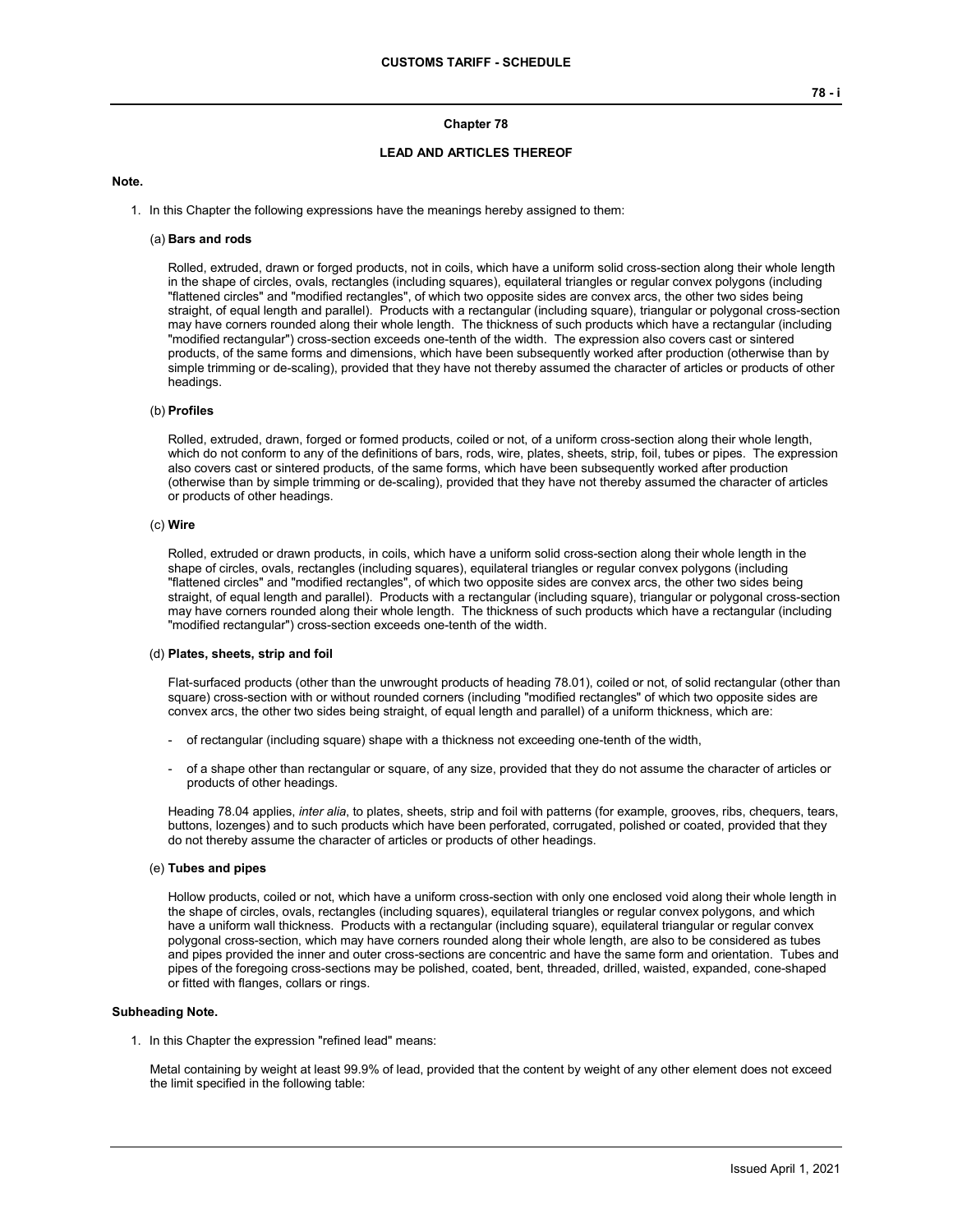# **78 - ii**

|       | Element                | Limiting content % by weight |
|-------|------------------------|------------------------------|
| Ag    | Silver                 | 0.02                         |
| As    | Arsenic                | 0.005                        |
| Bi    | <b>Bismuth</b>         | 0.05                         |
| Ca    | Calcium                | 0.002                        |
| Cd    | Cadmium                | 0.002                        |
| Cu    | Copper                 | 0.08                         |
| Fe    | Iron                   | 0.002                        |
| S     | Sulphur                | 0.002                        |
| Sb    | Antimony               | 0.005                        |
| Sn    | Tin                    | 0.005                        |
| Zn    | Zinc                   | 0.002                        |
| Other | (for example Te), each | 0.001                        |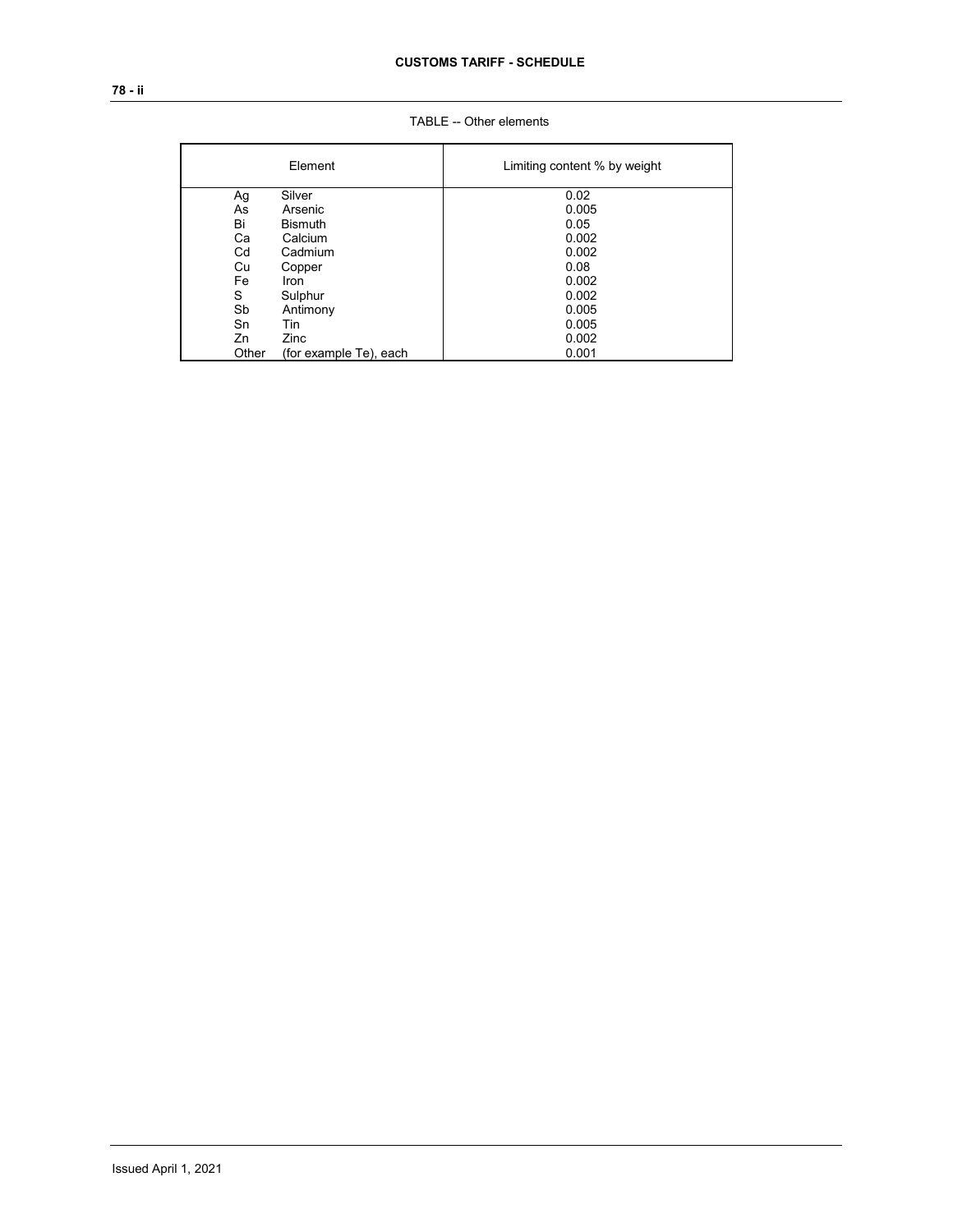## **CUSTOMS TARIFF - SCHEDULE**

| <b>Tariff</b><br><b>Item</b>                                           | SS | <b>Description of Goods</b>                                                                             | Unit of<br>Meas.         | <b>MFN</b><br>Tariff | Applicable<br><b>Preferential Tariffs</b>                                                                                      |  |
|------------------------------------------------------------------------|----|---------------------------------------------------------------------------------------------------------|--------------------------|----------------------|--------------------------------------------------------------------------------------------------------------------------------|--|
|                                                                        |    |                                                                                                         |                          |                      |                                                                                                                                |  |
| 78.01                                                                  |    | Unwrought lead.                                                                                         |                          |                      |                                                                                                                                |  |
|                                                                        |    | 7801.10.00 00 -Refined lead                                                                             | <b>KGM</b>               | Free                 | CCCT, LDCT, GPT,<br>UST, MXT, CIAT, CT,<br>CRT, IT, NT, SLT, PT,<br>COLT, JT, PAT, HNT,<br>KRT, CEUT, UAT,<br>CPTPT, UKT: Free |  |
|                                                                        |    | -Other:                                                                                                 |                          |                      |                                                                                                                                |  |
|                                                                        |    | 7801.91.00 00 - - Containing by weight antimony as the principal other element                          | KGM                      | Free                 | CCCT, LDCT, GPT,<br>UST, MXT, CIAT, CT,<br>CRT, IT, NT, SLT, PT,<br>COLT, JT, PAT, HNT,<br>KRT, CEUT, UAT,<br>CPTPT, UKT: Free |  |
| 7801.99.00                                                             |    | - -Other                                                                                                |                          | Free                 | CCCT, LDCT, GPT,<br>UST, MXT, CIAT, CT,<br>CRT, IT, NT, SLT, PT,<br>COLT, JT, PAT, HNT,<br>KRT, CEUT, UAT,<br>CPTPT, UKT: Free |  |
|                                                                        |    |                                                                                                         | <b>KGM</b><br><b>KGM</b> |                      |                                                                                                                                |  |
|                                                                        |    |                                                                                                         | <b>KGM</b>               |                      |                                                                                                                                |  |
|                                                                        |    | 7802.00.00 00 Lead waste and scrap.                                                                     | KGM                      | Free                 | CCCT, LDCT, GPT,<br>UST, MXT, CIAT, CT,<br>CRT, IT, NT, SLT, PT,<br>COLT, JT, PAT, HNT,<br>KRT, CEUT, UAT,<br>CPTPT, UKT: Free |  |
| 78.04<br>Lead plates, sheets, strip and foil; lead powders and flakes. |    |                                                                                                         |                          |                      |                                                                                                                                |  |
|                                                                        |    | -Plates, sheets, strip and foil:                                                                        |                          |                      |                                                                                                                                |  |
|                                                                        |    | 7804.11.00 00 - - Sheets, strip and foil of a thickness (excluding any backing) not<br>exceeding 0.2 mm | KGM                      | Free                 | CCCT, LDCT, GPT,<br>UST, MXT, CIAT, CT,<br>CRT, IT, NT, SLT, PT,<br>COLT, JT, PAT, HNT,<br>KRT, CEUT, UAT,<br>CPTPT, UKT: Free |  |
| 7804.19.00 00 - - Other                                                |    |                                                                                                         | <b>KGM</b>               | Free                 | CCCT, LDCT, GPT,<br>UST, MXT, CIAT, CT,<br>CRT, IT, NT, SLT, PT,<br>COLT, JT, PAT, HNT,<br>KRT, CEUT, UAT,<br>CPTPT, UKT: Free |  |